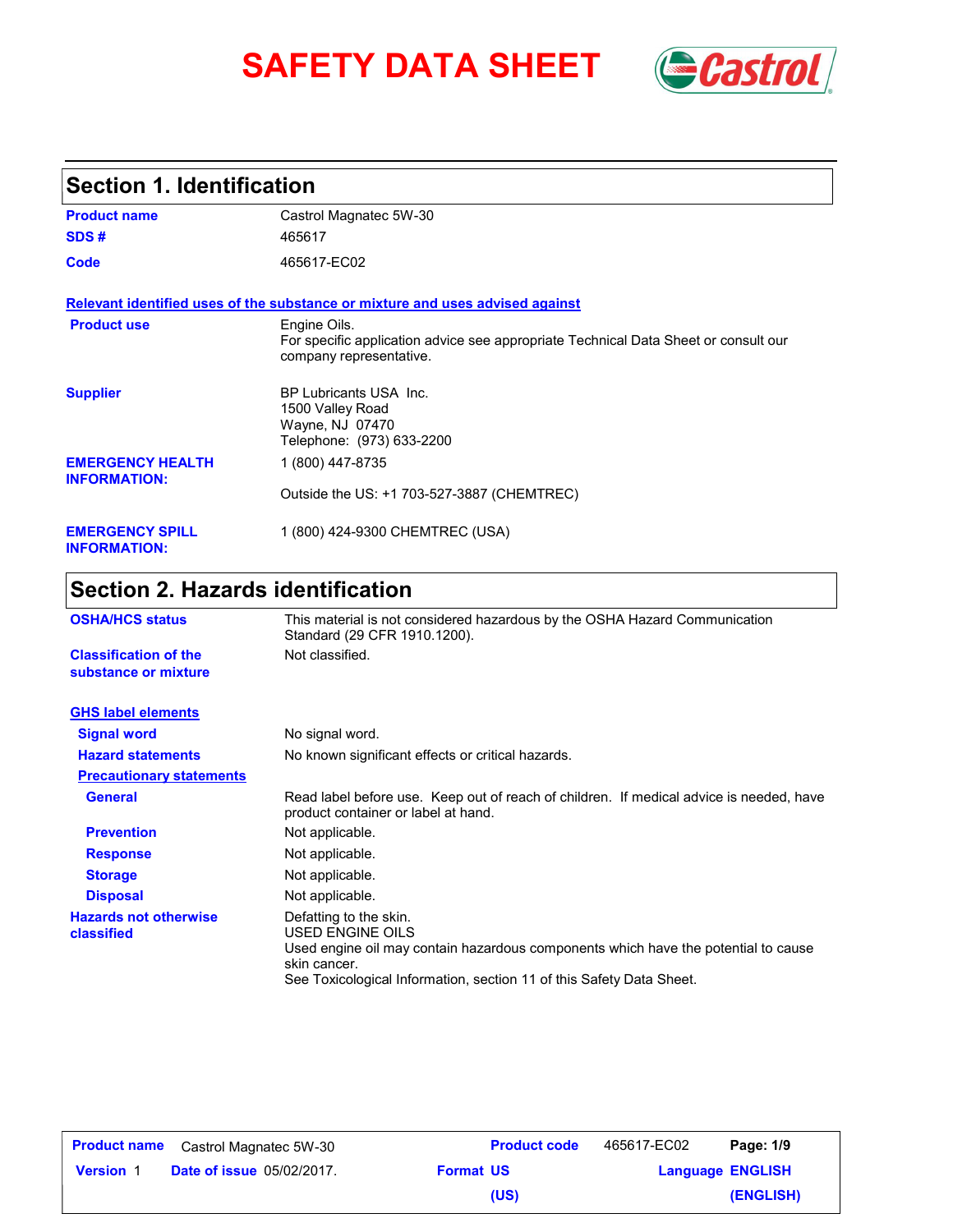### **Section 3. Composition/information on ingredients**

| <b>Substance/mixture</b><br>Mixture                                                                              |                                                                                                   |                              |
|------------------------------------------------------------------------------------------------------------------|---------------------------------------------------------------------------------------------------|------------------------------|
| <b>Ingredient name</b>                                                                                           | <b>CAS number</b>                                                                                 | $\frac{9}{6}$                |
| Distillates (petroleum), hydrotreated heavy paraffinic<br>Base oil - highly refined<br>Base oil - highly refined | 64742-54-7<br>Varies - See Key to<br><b>abbreviations</b><br>Varies - See Key to<br>abbreviations | ≥25 - ≤50<br>≥25 - ≤50<br>≤5 |

Any concentration shown as a range is to protect confidentiality or is due to batch variation.

**There are no additional ingredients present which, within the current knowledge of the supplier and in the concentrations applicable, are classified as hazardous to health and hence require reporting in this section.**

**Occupational exposure limits, if available, are listed in Section 8.**

### **Section 4. First aid measures**

#### **Description of necessary first aid measures**

| <b>Eye contact</b>                | In case of contact, immediately flush eyes with plenty of water for at least 15 minutes.<br>Eyelids should be held away from the eyeball to ensure thorough rinsing. Check for and<br>remove any contact lenses. Get medical attention. |
|-----------------------------------|-----------------------------------------------------------------------------------------------------------------------------------------------------------------------------------------------------------------------------------------|
| <b>Skin contact</b>               | Wash skin thoroughly with soap and water or use recognized skin cleanser. Remove<br>contaminated clothing and shoes. Wash clothing before reuse. Clean shoes thoroughly<br>before reuse. Get medical attention if symptoms occur.       |
| <b>Inhalation</b>                 | If inhaled, remove to fresh air. Get medical attention if symptoms occur.                                                                                                                                                               |
| <b>Ingestion</b>                  | Do not induce vomiting unless directed to do so by medical personnel. Get medical<br>attention if symptoms occur.                                                                                                                       |
| <b>Protection of first-aiders</b> | No action shall be taken involving any personal risk or without suitable training.                                                                                                                                                      |

#### **Most important symptoms/effects, acute and delayed**

**See Section 11 for more detailed information on health effects and symptoms.**

#### **Indication of immediate medical attention and special treatment needed, if necessary**

| <b>Notes to physician</b>  | Treatment should in general be symptomatic and directed to relieving any effects. |
|----------------------------|-----------------------------------------------------------------------------------|
| <b>Specific treatments</b> | No specific treatment.                                                            |

### **Section 5. Fire-fighting measures**

| <b>Extinguishing media</b>                               |                                                                                                                                                                                                   |
|----------------------------------------------------------|---------------------------------------------------------------------------------------------------------------------------------------------------------------------------------------------------|
| <b>Suitable extinguishing</b><br>media                   | In case of fire, use foam, dry chemical or carbon dioxide extinguisher or spray.                                                                                                                  |
| Unsuitable extinguishing<br>media                        | Do not use water jet.                                                                                                                                                                             |
| <b>Specific hazards arising</b><br>from the chemical     | In a fire or if heated, a pressure increase will occur and the container may burst.                                                                                                               |
| <b>Hazardous combustion</b><br>products                  | Combustion products may include the following:<br>carbon dioxide<br>carbon monoxide                                                                                                               |
| <b>Special protective actions</b><br>for fire-fighters   | Promptly isolate the scene by removing all persons from the vicinity of the incident if<br>there is a fire. No action shall be taken involving any personal risk or without suitable<br>training. |
| <b>Special protective</b><br>equipment for fire-fighters | Fire-fighters should wear positive pressure self-contained breathing apparatus (SCBA)<br>and full turnout gear.                                                                                   |

|                  | <b>Product name</b> Castrol Magnatec 5W-30 |                  | <b>Product code</b> | 465617-EC02 | Page: 2/9               |
|------------------|--------------------------------------------|------------------|---------------------|-------------|-------------------------|
| <b>Version 1</b> | <b>Date of issue 05/02/2017.</b>           | <b>Format US</b> |                     |             | <b>Language ENGLISH</b> |
|                  |                                            |                  | (US)                |             | (ENGLISH)               |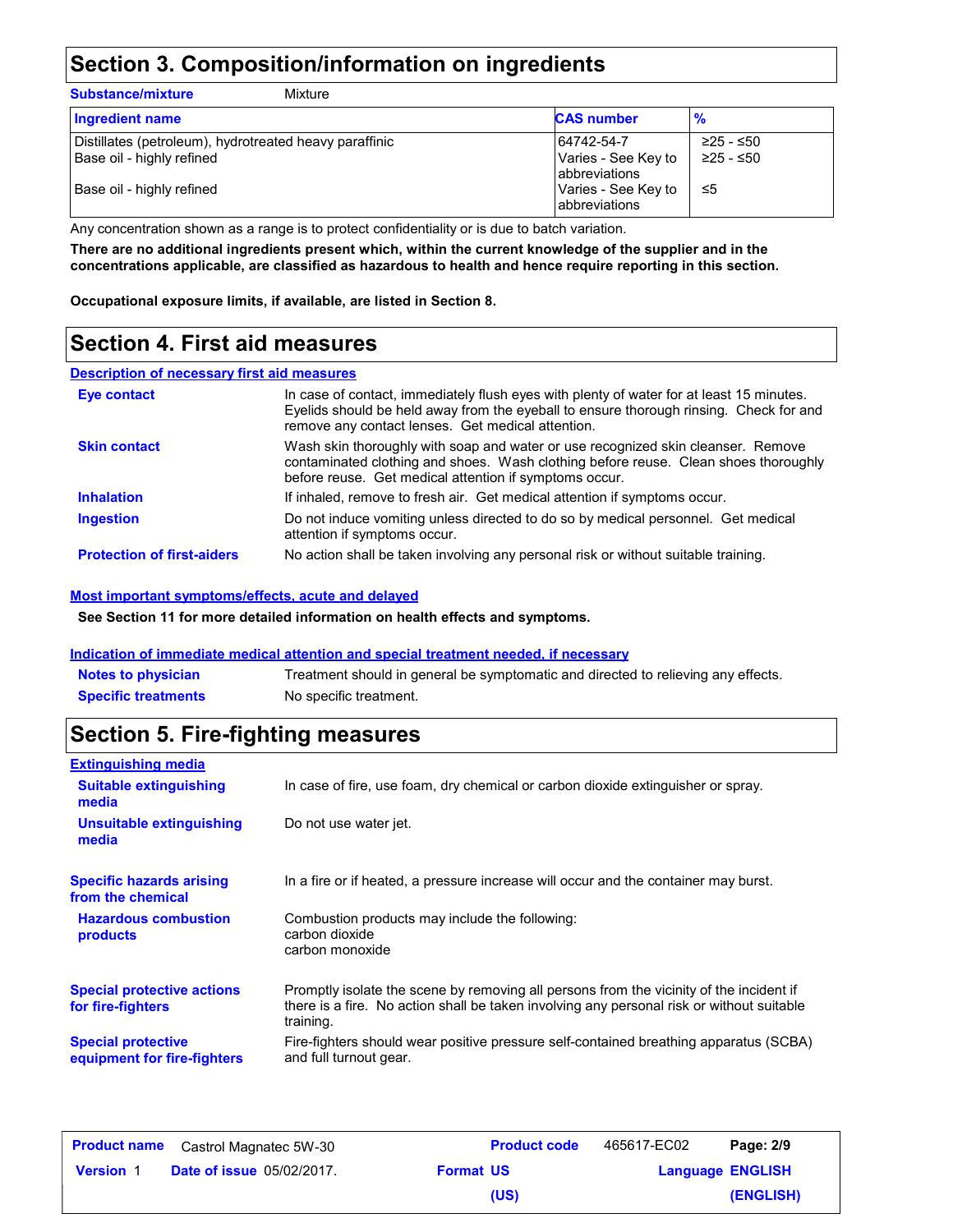### **Section 6. Accidental release measures**

|                                                              | Personal precautions, protective equipment and emergency procedures                                                                                                                                                                                                                                                                                                                                |  |  |
|--------------------------------------------------------------|----------------------------------------------------------------------------------------------------------------------------------------------------------------------------------------------------------------------------------------------------------------------------------------------------------------------------------------------------------------------------------------------------|--|--|
| For non-emergency<br>personnel                               | No action shall be taken involving any personal risk or without suitable training.<br>Evacuate surrounding areas. Keep unnecessary and unprotected personnel from<br>entering. Do not touch or walk through spilled material. Put on appropriate personal<br>protective equipment. Floors may be slippery; use care to avoid falling.                                                              |  |  |
| For emergency responders                                     | If specialized clothing is required to deal with the spillage, take note of any information in<br>Section 8 on suitable and unsuitable materials. See also the information in "For non-<br>emergency personnel".                                                                                                                                                                                   |  |  |
| <b>Environmental precautions</b>                             | Avoid dispersal of spilled material and runoff and contact with soil, waterways, drains<br>and sewers. Inform the relevant authorities if the product has caused environmental<br>pollution (sewers, waterways, soil or air).                                                                                                                                                                      |  |  |
| <b>Methods and materials for containment and cleaning up</b> |                                                                                                                                                                                                                                                                                                                                                                                                    |  |  |
| <b>Small spill</b>                                           | Stop leak if without risk. Move containers from spill area. Absorb with an inert material<br>and place in an appropriate waste disposal container. Dispose of via a licensed waste<br>disposal contractor.                                                                                                                                                                                         |  |  |
| Large spill                                                  | Stop leak if without risk. Move containers from spill area. Prevent entry into sewers,<br>water courses, basements or confined areas. Contain and collect spillage with non-<br>combustible, absorbent material e.g. sand, earth, vermiculite or diatomaceous earth and<br>place in container for disposal according to local regulations. Dispose of via a licensed<br>waste disposal contractor. |  |  |

#### **Section 7. Handling and storage**

| <b>Precautions for safe handling</b>                                             |                                                                                                                                                                                                                                                                                                                                                                                                                                                                                                                                                                                               |
|----------------------------------------------------------------------------------|-----------------------------------------------------------------------------------------------------------------------------------------------------------------------------------------------------------------------------------------------------------------------------------------------------------------------------------------------------------------------------------------------------------------------------------------------------------------------------------------------------------------------------------------------------------------------------------------------|
| <b>Protective measures</b>                                                       | Put on appropriate personal protective equipment (see Section 8).                                                                                                                                                                                                                                                                                                                                                                                                                                                                                                                             |
| <b>Advice on general</b><br>occupational hygiene                                 | Eating, drinking and smoking should be prohibited in areas where this material is<br>handled, stored and processed. Wash thoroughly after handling. Remove contaminated<br>clothing and protective equipment before entering eating areas. See also Section 8 for<br>additional information on hygiene measures.                                                                                                                                                                                                                                                                              |
| <b>Conditions for safe storage,</b><br>including any<br><i>incompatibilities</i> | Store in accordance with local regulations. Store in original container protected from<br>direct sunlight in a dry, cool and well-ventilated area, away from incompatible materials<br>(see Section 10) and food and drink. Keep container tightly closed and sealed until<br>ready for use. Store and use only in equipment/containers designed for use with this<br>product. Containers that have been opened must be carefully resealed and kept upright<br>to prevent leakage. Do not store in unlabeled containers. Use appropriate containment<br>to avoid environmental contamination. |

### **Section 8. Exposure controls/personal protection**

#### **Control parameters**

#### **Occupational exposure limits**

#### Base oil - highly refined **ACGIH TLV (United States). ACGIH TLV (United States).**

TWA: 5 mg/m<sup>3</sup> 8 hours. Issued/Revised: 11/2009 Form: Inhalable fraction **OSHA PEL (United States).** TWA: 5 mg/m<sup>3</sup> 8 hours. Issued/Revised: 6/1993

Distillates (petroleum), hydrotreated heavy paraffinic **ACGIH TLV (United States).** 

TWA: 5 mg/m<sup>3</sup> 8 hours. Issued/Revised: 11/2009 Form: Inhalable fraction **OSHA PEL (United States).** TWA: 5 mg/m<sup>3</sup> 8 hours. Issued/Revised: 6/1993

#### Base oil - highly refined **ACGIH TLV (United States). ACGIH TLV (United States).**

TWA: 5 mg/m<sup>3</sup> 8 hours. Issued/Revised:

|                  | <b>Product name</b> Castrol Magnatec 5W-30 |                  | <b>Product code</b> | 465617-EC02             | Page: 3/9 |
|------------------|--------------------------------------------|------------------|---------------------|-------------------------|-----------|
| <b>Version 1</b> | <b>Date of issue 05/02/2017.</b>           | <b>Format US</b> |                     | <b>Language ENGLISH</b> |           |
|                  |                                            |                  | (US)                |                         | (ENGLISH) |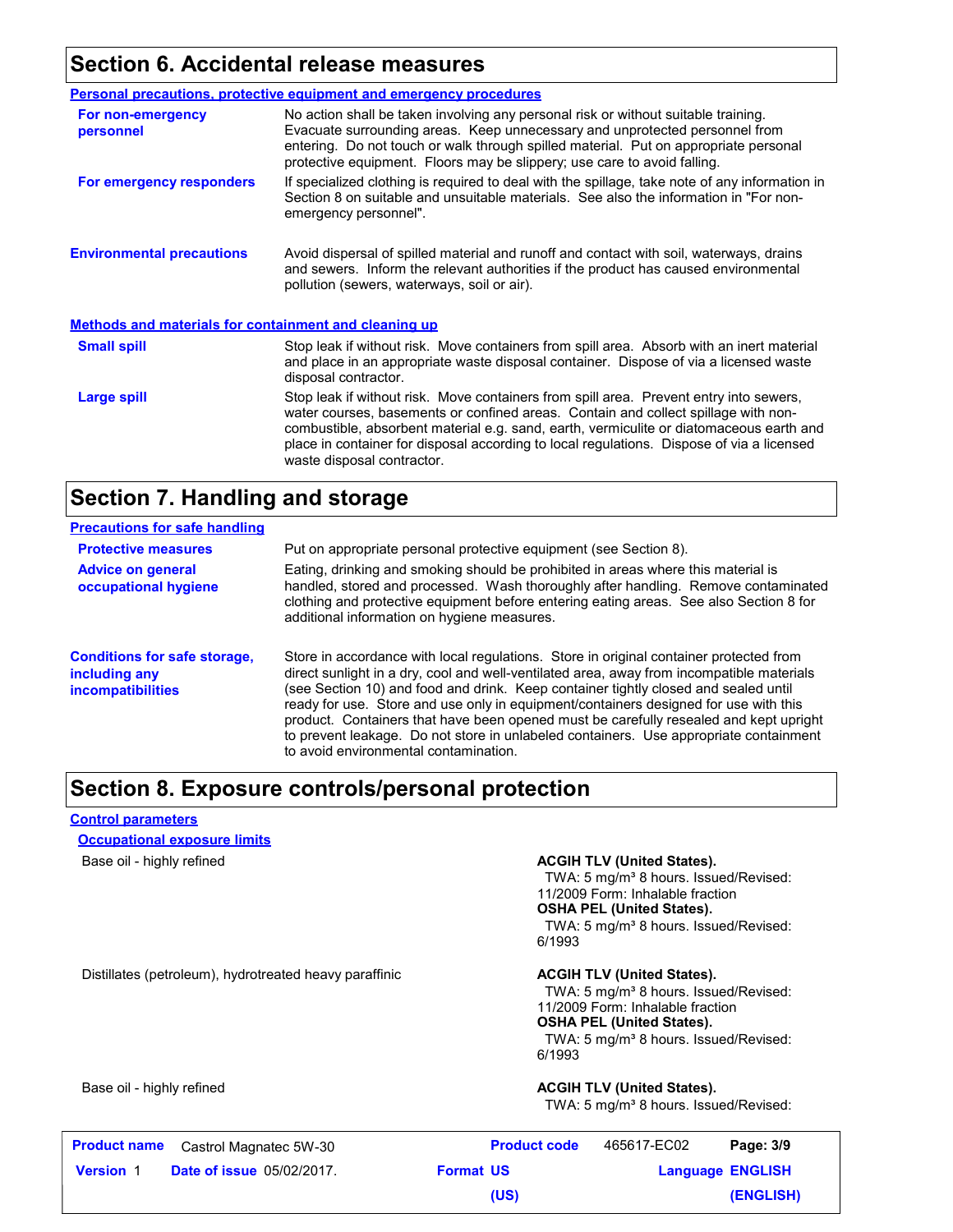### **Section 8. Exposure controls/personal protection**

11/2009 Form: Inhalable fraction **OSHA PEL (United States).** TWA: 5 mg/m<sup>3</sup> 8 hours. Issued/Revised: 6/1993

| <b>Appropriate engineering</b><br>controls | All activities involving chemicals should be assessed for their risks to health, to ensure<br>exposures are adequately controlled. Personal protective equipment should only be<br>considered after other forms of control measures (e.g. engineering controls) have been<br>suitably evaluated. Personal protective equipment should conform to appropriate<br>standards, be suitable for use, be kept in good condition and properly maintained.<br>Your supplier of personal protective equipment should be consulted for advice on<br>selection and appropriate standards. For further information contact your national<br>organisation for standards.<br>Provide exhaust ventilation or other engineering controls to keep the relevant airborne<br>concentrations below their respective occupational exposure limits. |
|--------------------------------------------|-------------------------------------------------------------------------------------------------------------------------------------------------------------------------------------------------------------------------------------------------------------------------------------------------------------------------------------------------------------------------------------------------------------------------------------------------------------------------------------------------------------------------------------------------------------------------------------------------------------------------------------------------------------------------------------------------------------------------------------------------------------------------------------------------------------------------------|
|                                            | The final choice of protective equipment will depend upon a risk assessment. It is<br>important to ensure that all items of personal protective equipment are compatible.                                                                                                                                                                                                                                                                                                                                                                                                                                                                                                                                                                                                                                                     |
| <b>Environmental exposure</b><br>controls  | Emissions from ventilation or work process equipment should be checked to ensure they<br>comply with the requirements of environmental protection legislation. In some cases,<br>fume scrubbers, filters or engineering modifications to the process equipment will be<br>necessary to reduce emissions to acceptable levels.                                                                                                                                                                                                                                                                                                                                                                                                                                                                                                 |
| <b>Individual protection measures</b>      |                                                                                                                                                                                                                                                                                                                                                                                                                                                                                                                                                                                                                                                                                                                                                                                                                               |
| <b>Hygiene measures</b>                    | Wash hands, forearms and face thoroughly after handling chemical products, before<br>eating, smoking and using the lavatory and at the end of the working period.<br>Appropriate techniques should be used to remove potentially contaminated clothing.<br>Wash contaminated clothing before reusing. Ensure that eyewash stations and safety<br>showers are close to the workstation location.                                                                                                                                                                                                                                                                                                                                                                                                                               |
| <b>Eye/face protection</b>                 | Safety glasses with side shields.                                                                                                                                                                                                                                                                                                                                                                                                                                                                                                                                                                                                                                                                                                                                                                                             |
| <b>Skin protection</b>                     |                                                                                                                                                                                                                                                                                                                                                                                                                                                                                                                                                                                                                                                                                                                                                                                                                               |
| <b>Hand protection</b>                     | Wear protective gloves if prolonged or repeated contact is likely. Wear chemical<br>resistant gloves. Recommended: Nitrile gloves. The correct choice of protective gloves<br>depends upon the chemicals being handled, the conditions of work and use, and the<br>condition of the gloves (even the best chemically resistant glove will break down after<br>repeated chemical exposures). Most gloves provide only a short time of protection<br>before they must be discarded and replaced. Because specific work environments and<br>material handling practices vary, safety procedures should be developed for each<br>intended application. Gloves should therefore be chosen in consultation with the supplier/<br>manufacturer and with a full assessment of the working conditions.                                 |
| <b>Body protection</b>                     | Use of protective clothing is good industrial practice.<br>Cotton or polyester/cotton overalls will only provide protection against light superficial<br>contamination that will not soak through to the skin. Overalls should be laundered on a<br>regular basis. When the risk of skin exposure is high (e.g. when cleaning up spillages or<br>if there is a risk of splashing) then chemical resistant aprons and/or impervious chemical<br>suits and boots will be required.<br>Personal protective equipment for the body should be selected based on the task being<br>performed and the risks involved and should be approved by a specialist before handling<br>this product.                                                                                                                                         |
| <b>Other skin protection</b>               | Appropriate footwear and any additional skin protection measures should be selected<br>based on the task being performed and the risks involved and should be approved by a<br>specialist before handling this product.                                                                                                                                                                                                                                                                                                                                                                                                                                                                                                                                                                                                       |
| <b>Respiratory protection</b>              | In case of insufficient ventilation, wear suitable respiratory equipment.<br>The correct choice of respiratory protection depends upon the chemicals being handled,<br>the conditions of work and use, and the condition of the respiratory equipment. Safety<br>procedures should be developed for each intended application. Respiratory protection<br>equipment should therefore be chosen in consultation with the supplier/manufacturer<br>and with a full assessment of the working conditions.                                                                                                                                                                                                                                                                                                                         |

| <b>Product name</b> | Castrol Magnatec 5W-30           |                  | <b>Product code</b> | 465617-EC02             | Page: 4/9 |
|---------------------|----------------------------------|------------------|---------------------|-------------------------|-----------|
| <b>Version 1</b>    | <b>Date of issue 05/02/2017.</b> | <b>Format US</b> |                     | <b>Language ENGLISH</b> |           |
|                     |                                  |                  | (US)                |                         | (ENGLISH) |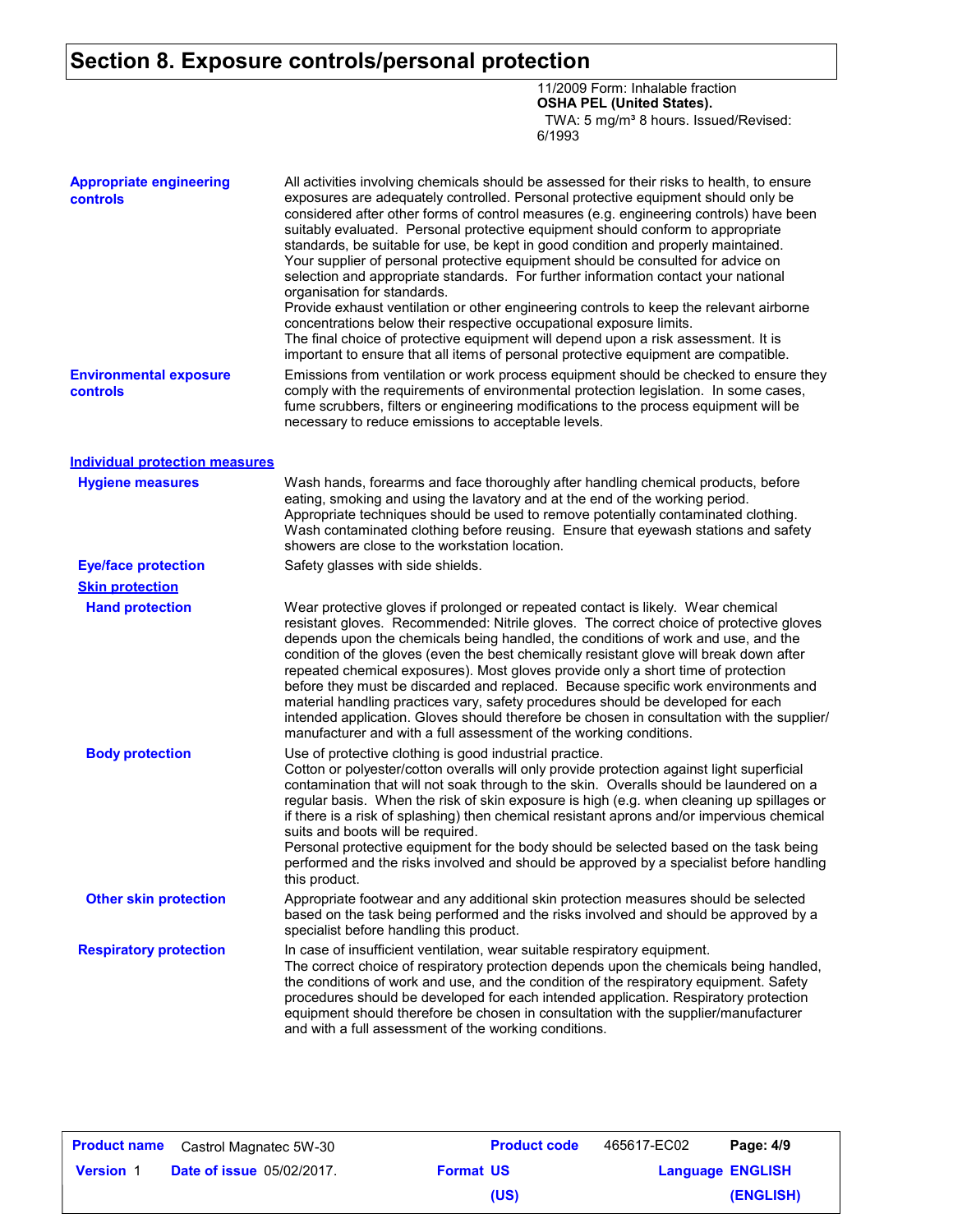### **Section 9. Physical and chemical properties**

| <b>Appearance</b>                                 |                                                                                                                                         |
|---------------------------------------------------|-----------------------------------------------------------------------------------------------------------------------------------------|
| <b>Physical state</b>                             | Liquid.                                                                                                                                 |
| Color                                             | Brown.                                                                                                                                  |
| <b>Odor</b>                                       | Not available.                                                                                                                          |
| <b>Odor threshold</b>                             | Not available.                                                                                                                          |
| рH                                                | Not available.                                                                                                                          |
| <b>Melting point</b>                              | Not available.                                                                                                                          |
| <b>Boiling point</b>                              | Not available.                                                                                                                          |
| <b>Flash point</b>                                | Closed cup: >200°C (>392°F) [Pensky-Martens.]                                                                                           |
| <b>Pour point</b>                                 | -45 °C                                                                                                                                  |
| <b>Evaporation rate</b>                           | Not available.                                                                                                                          |
| <b>Flammability (solid, gas)</b>                  | Not applicable. Based on - Physical state                                                                                               |
| Lower and upper explosive<br>(flammable) limits   | Not available.                                                                                                                          |
| <b>Vapor pressure</b>                             | Not available.                                                                                                                          |
| <b>Vapor density</b>                              | Not available.                                                                                                                          |
| <b>Density</b>                                    | $\leq$ 1000 kg/m <sup>3</sup> (<1 g/cm <sup>3</sup> ) at 15°C                                                                           |
| <b>Solubility</b>                                 | insoluble in water.                                                                                                                     |
| <b>Partition coefficient: n-</b><br>octanol/water | Not available.                                                                                                                          |
| <b>Auto-ignition temperature</b>                  | Not available.                                                                                                                          |
| <b>Decomposition temperature</b>                  | Not available.                                                                                                                          |
| <b>Viscosity</b>                                  | Kinematic: 61.2 mm <sup>2</sup> /s (61.2 cSt) at 40 $^{\circ}$ C<br>Kinematic: 10 to 10.6 mm <sup>2</sup> /s (10 to 10.6 cSt) at 100 °C |

### **Section 10. Stability and reactivity**

| <b>Reactivity</b>                            | No specific test data available for this product. Refer to Conditions to avoid and<br>Incompatible materials for additional information.                                |
|----------------------------------------------|-------------------------------------------------------------------------------------------------------------------------------------------------------------------------|
| <b>Chemical stability</b>                    | The product is stable.                                                                                                                                                  |
| <b>Possibility of hazardous</b><br>reactions | Under normal conditions of storage and use, hazardous reactions will not occur.<br>Under normal conditions of storage and use, hazardous polymerization will not occur. |
| <b>Conditions to avoid</b>                   | Avoid all possible sources of ignition (spark or flame).                                                                                                                |
| Incompatible materials                       | Reactive or incompatible with the following materials: oxidizing materials.                                                                                             |
| <b>Hazardous decomposition</b><br>products   | Under normal conditions of storage and use, hazardous decomposition products should<br>not be produced.                                                                 |

### **Section 11. Toxicological information**

#### **Information on toxicological effects**

| <b>Aspiration hazard</b>                                                            |                                                                                |
|-------------------------------------------------------------------------------------|--------------------------------------------------------------------------------|
| <b>Name</b>                                                                         | Result                                                                         |
| Distillates (petroleum), hydrotreated heavy paraffinic<br>Base oil - highly refined | <b>ASPIRATION HAZARD - Category 1</b><br><b>ASPIRATION HAZARD - Category 1</b> |

#### **Information on the likely routes of exposure**

Routes of entry anticipated: Dermal, Inhalation.

|                  | <b>Product name</b> Castrol Magnatec 5W-30 |                  | <b>Product code</b> | 465617-EC02             | Page: 5/9 |
|------------------|--------------------------------------------|------------------|---------------------|-------------------------|-----------|
| <b>Version</b> 1 | <b>Date of issue 05/02/2017.</b>           | <b>Format US</b> |                     | <b>Language ENGLISH</b> |           |
|                  |                                            |                  | (US)                |                         | (ENGLISH) |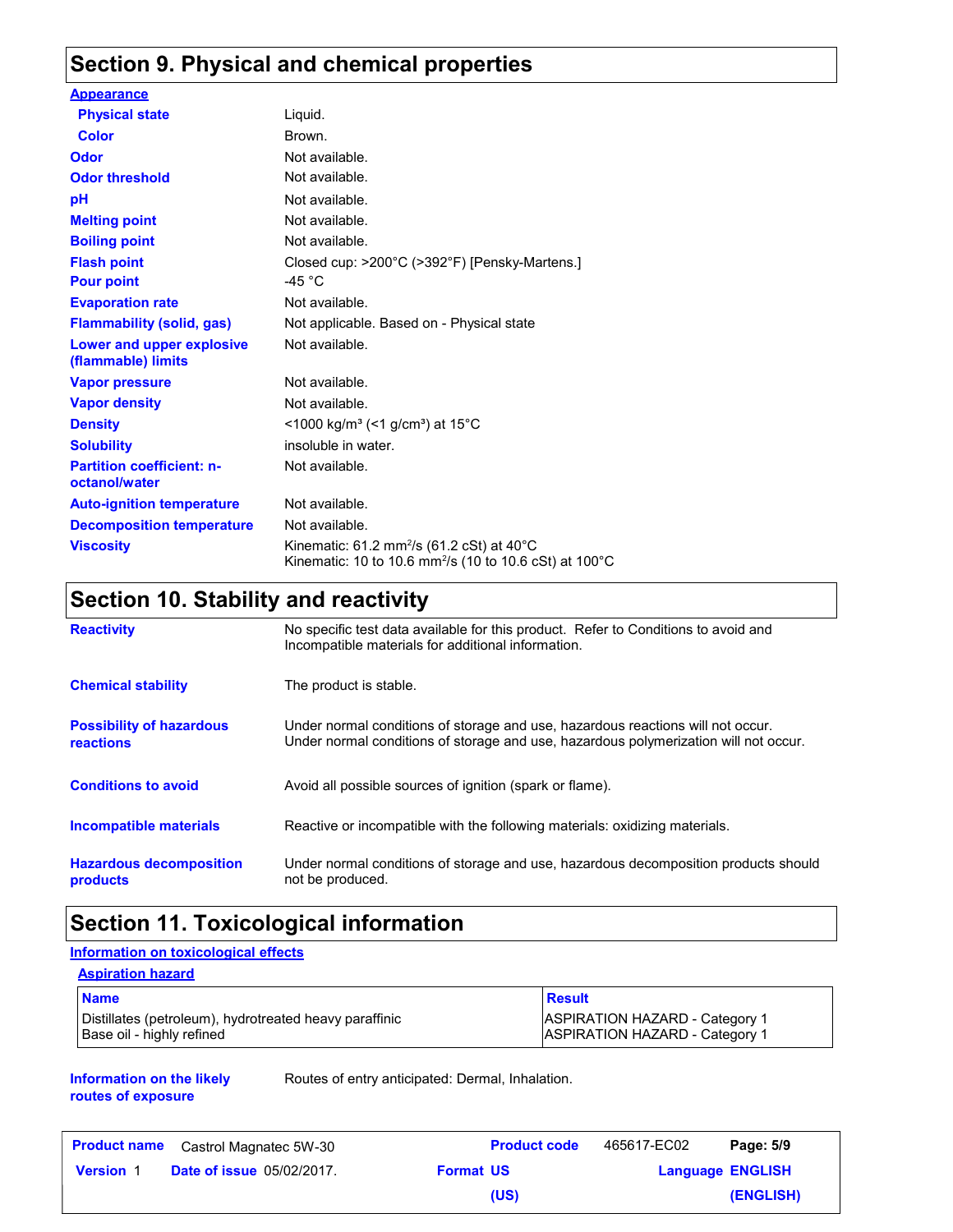## **Section 11. Toxicological information**

| <b>Potential acute health effects</b>   |                                                                                                                                                                                                                                                                                                                                                                                                             |
|-----------------------------------------|-------------------------------------------------------------------------------------------------------------------------------------------------------------------------------------------------------------------------------------------------------------------------------------------------------------------------------------------------------------------------------------------------------------|
| <b>Eye contact</b>                      | No known significant effects or critical hazards.                                                                                                                                                                                                                                                                                                                                                           |
| <b>Skin contact</b>                     | No known significant effects or critical hazards.                                                                                                                                                                                                                                                                                                                                                           |
| <b>Inhalation</b>                       | Vapor inhalation under ambient conditions is not normally a problem due to low vapor<br>pressure.                                                                                                                                                                                                                                                                                                           |
| <b>Ingestion</b>                        | No known significant effects or critical hazards.                                                                                                                                                                                                                                                                                                                                                           |
|                                         | <b>Symptoms related to the physical, chemical and toxicological characteristics</b>                                                                                                                                                                                                                                                                                                                         |
| <b>Eye contact</b>                      | No specific data.                                                                                                                                                                                                                                                                                                                                                                                           |
| <b>Skin contact</b>                     | Adverse symptoms may include the following:<br>irritation<br>dryness<br>cracking                                                                                                                                                                                                                                                                                                                            |
| <b>Inhalation</b>                       | No specific data.                                                                                                                                                                                                                                                                                                                                                                                           |
| <b>Ingestion</b>                        | No specific data.                                                                                                                                                                                                                                                                                                                                                                                           |
|                                         | Delayed and immediate effects and also chronic effects from short and long term exposure                                                                                                                                                                                                                                                                                                                    |
| <b>Short term exposure</b>              |                                                                                                                                                                                                                                                                                                                                                                                                             |
| <b>Potential immediate</b><br>effects   | Not available.                                                                                                                                                                                                                                                                                                                                                                                              |
| <b>Potential delayed effects</b>        | Not available.                                                                                                                                                                                                                                                                                                                                                                                              |
| Long term exposure                      |                                                                                                                                                                                                                                                                                                                                                                                                             |
| <b>Potential immediate</b><br>effects   | Not available.                                                                                                                                                                                                                                                                                                                                                                                              |
| <b>Potential delayed effects</b>        | Not available.                                                                                                                                                                                                                                                                                                                                                                                              |
| <b>Potential chronic health effects</b> |                                                                                                                                                                                                                                                                                                                                                                                                             |
| <b>General</b>                          | USED ENGINE OILS<br>Combustion products resulting from the operation of internal combustion engines<br>contaminate engine oils during use. Used engine oil may contain hazardous<br>components which have the potential to cause skin cancer. Frequent or prolonged<br>contact with all types and makes of used engine oil must therefore be avoided and a<br>high standard of personal hygiene maintained. |
| <b>Carcinogenicity</b>                  | No known significant effects or critical hazards.                                                                                                                                                                                                                                                                                                                                                           |
| <b>Mutagenicity</b>                     | No known significant effects or critical hazards.                                                                                                                                                                                                                                                                                                                                                           |
| <b>Teratogenicity</b>                   | No known significant effects or critical hazards.                                                                                                                                                                                                                                                                                                                                                           |
| <b>Developmental effects</b>            | No known significant effects or critical hazards.                                                                                                                                                                                                                                                                                                                                                           |
| <b>Fertility effects</b>                | No known significant effects or critical hazards.                                                                                                                                                                                                                                                                                                                                                           |

#### **Numerical measures of toxicity**

**Acute toxicity estimates**

Not available.

### **Section 12. Ecological information**

#### **Toxicity**

No testing has been performed by the manufacturer.

#### **Persistence and degradability**

Partially biodegradable.

#### **Bioaccumulative potential**

| <b>Product name</b> | Castrol Magnatec 5W-30           |                  | <b>Product code</b> | 465617-EC02             | Page: 6/9 |
|---------------------|----------------------------------|------------------|---------------------|-------------------------|-----------|
| <b>Version 1</b>    | <b>Date of issue 05/02/2017.</b> | <b>Format US</b> |                     | <b>Language ENGLISH</b> |           |
|                     |                                  |                  | (US)                |                         | (ENGLISH) |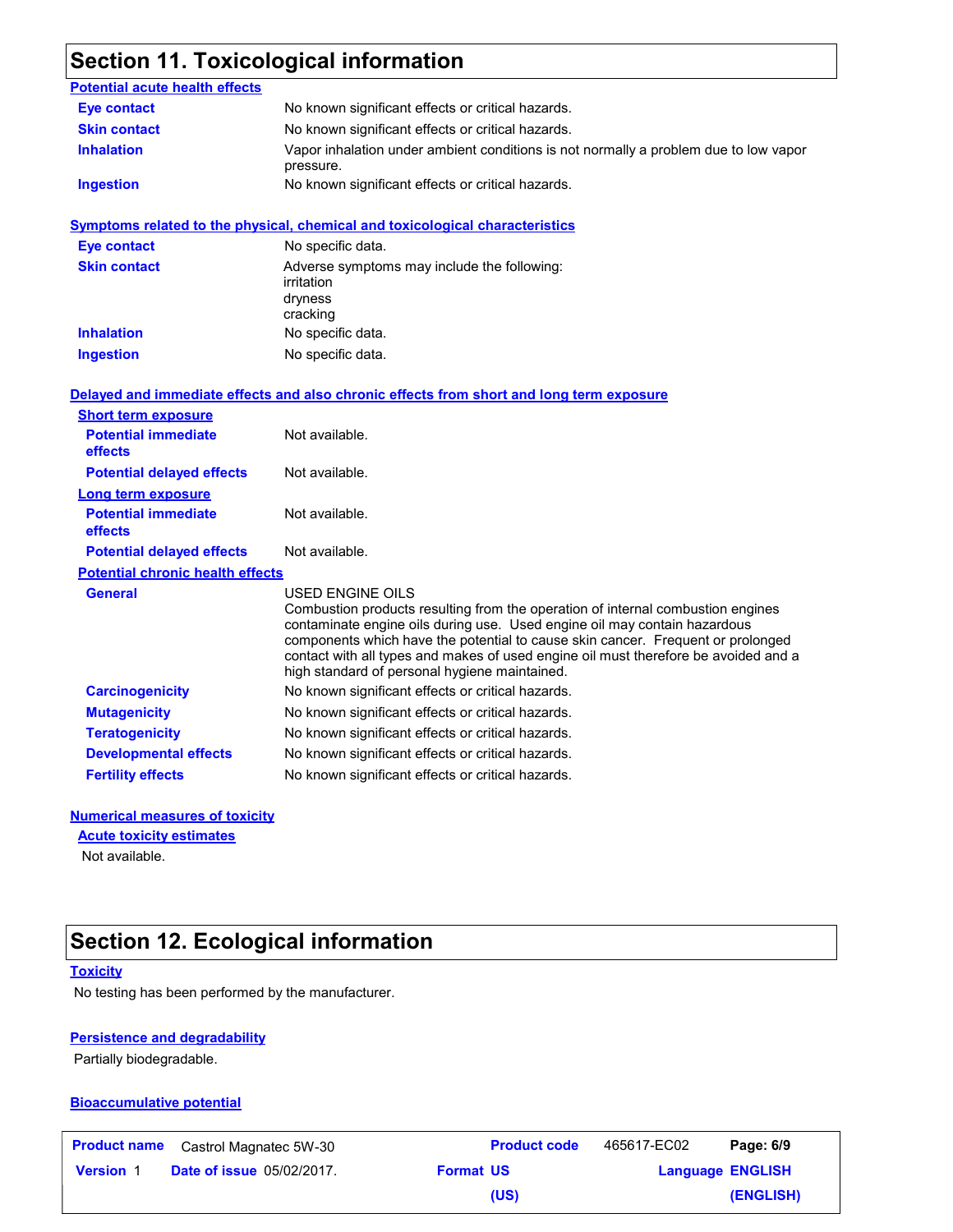#### **Section 12. Ecological information**

Not available.

| <b>Mobility in soil</b>                                 |                                                                                                                           |
|---------------------------------------------------------|---------------------------------------------------------------------------------------------------------------------------|
| <b>Soil/water partition</b><br><b>coefficient (Koc)</b> | Not available.                                                                                                            |
| <b>Mobility</b>                                         | Spillages may penetrate the soil causing ground water contamination.                                                      |
| <b>Other adverse effects</b>                            | No known significant effects or critical hazards.                                                                         |
| <b>Other ecological information</b>                     | Spills may form a film on water surfaces causing physical damage to organisms. Oxygen<br>transfer could also be impaired. |

#### **Section 13. Disposal considerations**

**Disposal methods**

The generation of waste should be avoided or minimized wherever possible. Significant quantities of waste product residues should not be disposed of via the foul sewer but processed in a suitable effluent treatment plant. Dispose of surplus and non-recyclable products via a licensed waste disposal contractor. Disposal of this product, solutions and any by-products should at all times comply with the requirements of environmental protection and waste disposal legislation and any regional local authority requirements. Waste packaging should be recycled. Incineration or landfill should only be considered when recycling is not feasible. This material and its container must be disposed of in a safe way. Empty containers or liners may retain some product residues. Avoid dispersal of spilled material and runoff and contact with soil, waterways, drains and sewers.

### **Section 14. Transport information**

|                                      | <b>DOT Classification</b> | <b>TDG Classification</b> | <b>IMDG</b>    | <b>IATA</b>    |
|--------------------------------------|---------------------------|---------------------------|----------------|----------------|
| <b>UN number</b>                     | Not regulated.            | Not regulated.            | Not regulated. | Not regulated. |
| <b>UN proper</b><br>shipping name    |                           |                           |                |                |
| <b>Transport</b><br>hazard class(es) |                           |                           |                | ۰              |
| <b>Packing group</b>                 |                           |                           |                |                |
| <b>Environmental</b><br>hazards      | No.                       | No.                       | No.            | No.            |
| <b>Additional</b><br>information     |                           |                           |                |                |

**Special precautions for user**

Not available.

**Transport in bulk according to Annex II of MARPOL and the IBC Code**

Not available.

### **Section 15. Regulatory information**

**U.S. Federal regulations**

**(TSCA 8b)**

**United States inventory** All components are listed or exempted.

**SARA 302/304**

**Composition/information on ingredients**

| <b>Product name</b> | Castrol Magnatec 5W-30           |
|---------------------|----------------------------------|
| <b>Version 1</b>    | <b>Date of issue 05/02/2017.</b> |

**Product name** Castrol Magnatec 5W-30 **Product code** 465617-EC02 **Page: 7/9 ENGLISH Version** 1 **Format US Language (ENGLISH)** 465617-EC02 **(US)**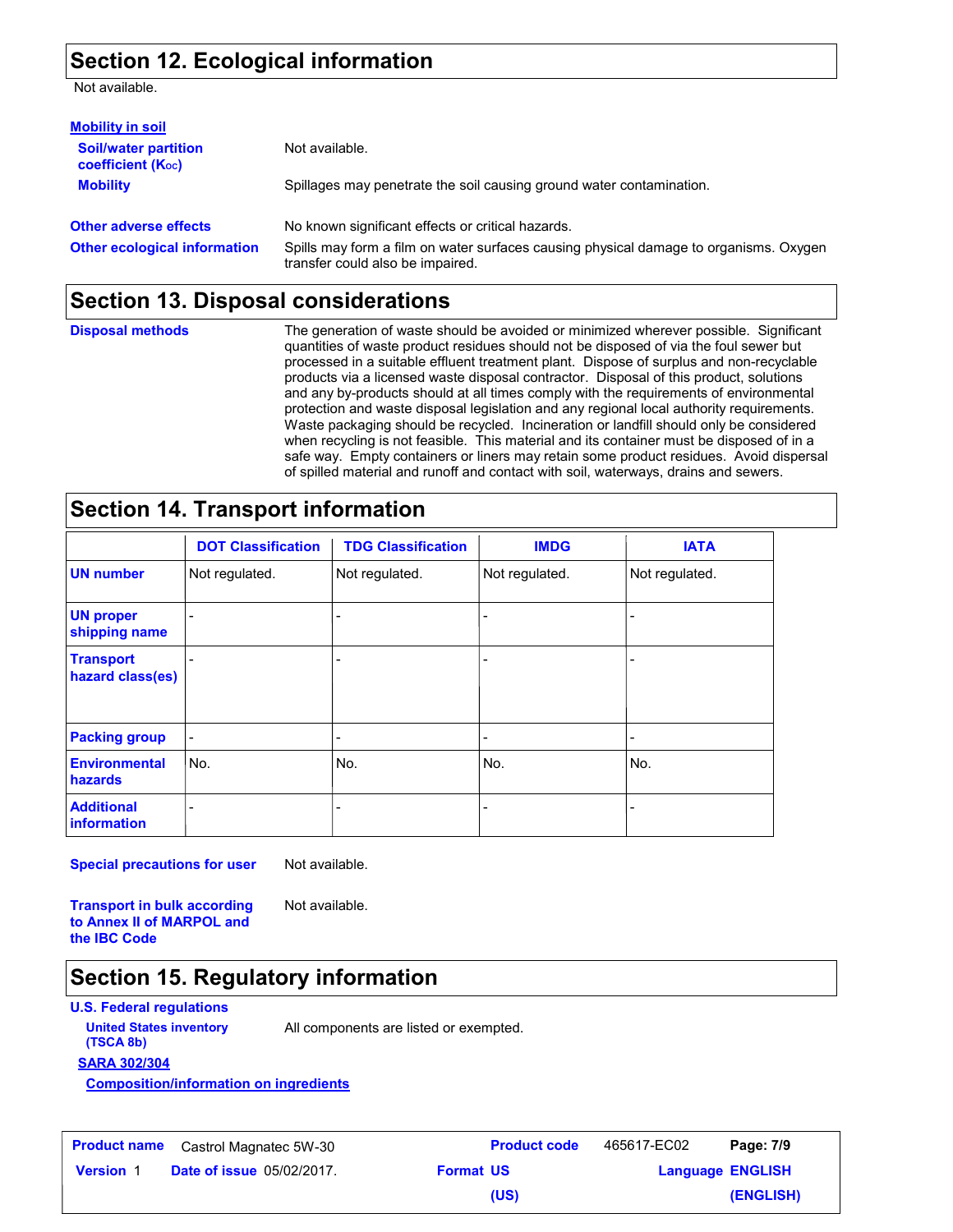### **Section 15. Regulatory information**

No products were found.

| <b>SARA 311/312</b>                                             |                                                                                                                                                               |
|-----------------------------------------------------------------|---------------------------------------------------------------------------------------------------------------------------------------------------------------|
| <b>Classification</b>                                           | Not applicable.                                                                                                                                               |
| <b>SARA 313</b>                                                 |                                                                                                                                                               |
| <b>Form R - Reporting</b><br><b>requirements</b>                | This product does not contain any hazardous ingredients at or above regulated<br>thresholds.                                                                  |
| <b>Supplier notification</b>                                    | This product does not contain any hazardous ingredients at or above regulated<br>thresholds.                                                                  |
| <b>State regulations</b>                                        |                                                                                                                                                               |
| <b>Massachusetts</b>                                            | The following components are listed: OIL MIST, MINERAL; OIL MIST, MINERAL                                                                                     |
| <b>New Jersey</b>                                               | The following components are listed: MINERAL OIL (UNTREATED and MILDLY<br>TREATED); MINERAL OIL (UNTREATED and MILDLY TREATED)                                |
| <b>Pennsylvania</b>                                             | None of the components are listed.                                                                                                                            |
| <b>California Prop. 65</b>                                      | <b>WARNING:</b> This product contains a chemical known to the State of California to cause<br>cancer.<br>ethylbenzene; naphthalene                            |
|                                                                 | <b>WARNING:</b> This product contains a chemical known to the State of California to cause<br>birth defects or other reproductive harm.<br>Toluene            |
|                                                                 | <b>WARNING:</b> This product contains a chemical known to the State of California to cause<br>cancer and birth defects or other reproductive harm.<br>Benzene |
| <b>Other regulations</b>                                        |                                                                                                                                                               |
| <b>Australia inventory (AICS)</b>                               | At least one component is not listed.                                                                                                                         |
| <b>Canada inventory</b>                                         | All components are listed or exempted.                                                                                                                        |
| <b>China inventory (IECSC)</b>                                  | At least one component is not listed.                                                                                                                         |
| <b>Japan inventory (ENCS)</b>                                   | At least one component is not listed.                                                                                                                         |
| <b>Korea inventory (KECI)</b>                                   | All components are listed or exempted.                                                                                                                        |
| <b>Philippines inventory</b><br>(PICCS)                         | At least one component is not listed.                                                                                                                         |
| <b>Taiwan Chemical</b><br><b>Substances Inventory</b><br>(TCSI) | Not determined.                                                                                                                                               |
| <b>REACH Status</b>                                             | For the REACH status of this product please consult your company contact, as<br>identified in Section 1.                                                      |

### **Section 16. Other information**

**National Fire Protection Association (U.S.A.)**



| <b>Product name</b> | Castrol Magnatec 5W-30           |                  | <b>Product code</b> | 465617-EC02             | Page: 8/9 |
|---------------------|----------------------------------|------------------|---------------------|-------------------------|-----------|
| <b>Version 1</b>    | <b>Date of issue 05/02/2017.</b> | <b>Format US</b> |                     | <b>Language ENGLISH</b> |           |
|                     |                                  |                  | (US)                |                         | (ENGLISH) |